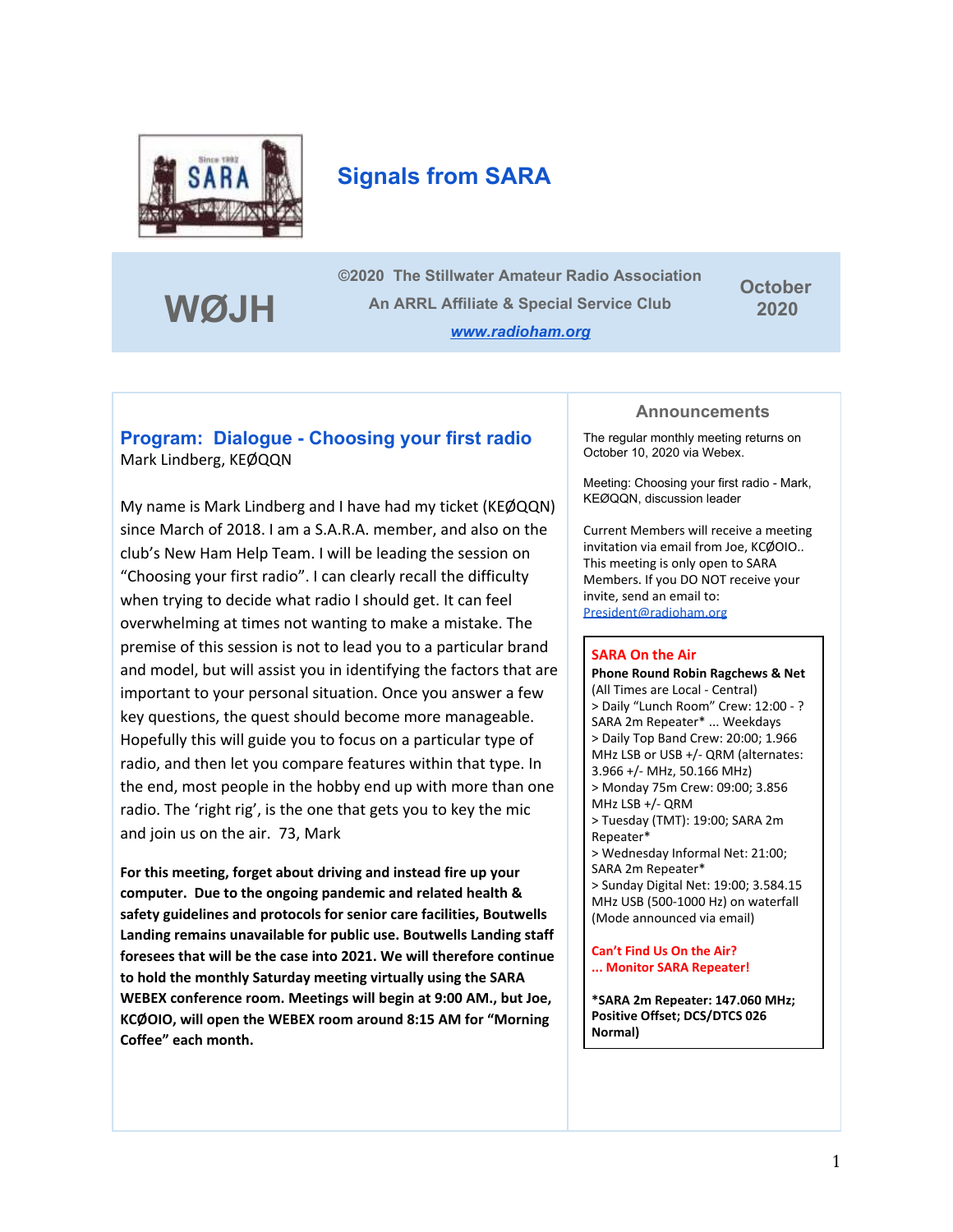### **A Portable Operating Weekend**

Collin O'Connor, KEØIYN



This past weekend, October 3<sup>rd</sup> and 4<sup>th</sup>, was a brand new contest, the Portable Operating Contest. It's tailored for those who often wind up being outclassed by folks with QTH-based stations, with their big antennas and even bigger amplifiers! The contest introduced a scoring metric of "Kilometers per watt" or KPW, which would have made it fun. As someone whose QTH is an apartment that offers limited HF options, I was all for this – getting out, using a battery and my trust ICOM 706 MKII-G and an end-fed antenna and have some fun!

Due to other events I decided to operate on Sunday, rather than Saturday. I spent a week in preparation, charging and testing my gear, packing and repacking, determining what would go, getting a logging program that would support the contest... I was hyped! And Sunday dawned sunny and chilly but otherwise perfect. So out to Valley View Park in Oak Park Heights I went.

I got my antenna up. I got my radio up. Tuned up greatly, power was fine, and there were contest calls all over 20 and 40m. There was just one eensy, itsy bitsy teeny weeny problem…

… The contest wasn't for the portable operating contest, but the California QSO party.

D'OH!

In about five hours of operating I made a big fat 0 on the portable operating challenge. But on the bright side, I did get ahold of Pennsylvania and California, and didn't do at all bad for 40 watts. So I'll just chalk it up as a great day outside and a good practice for deployment.

Better luck next time I guess!

Collin O'Connor, KEØIYN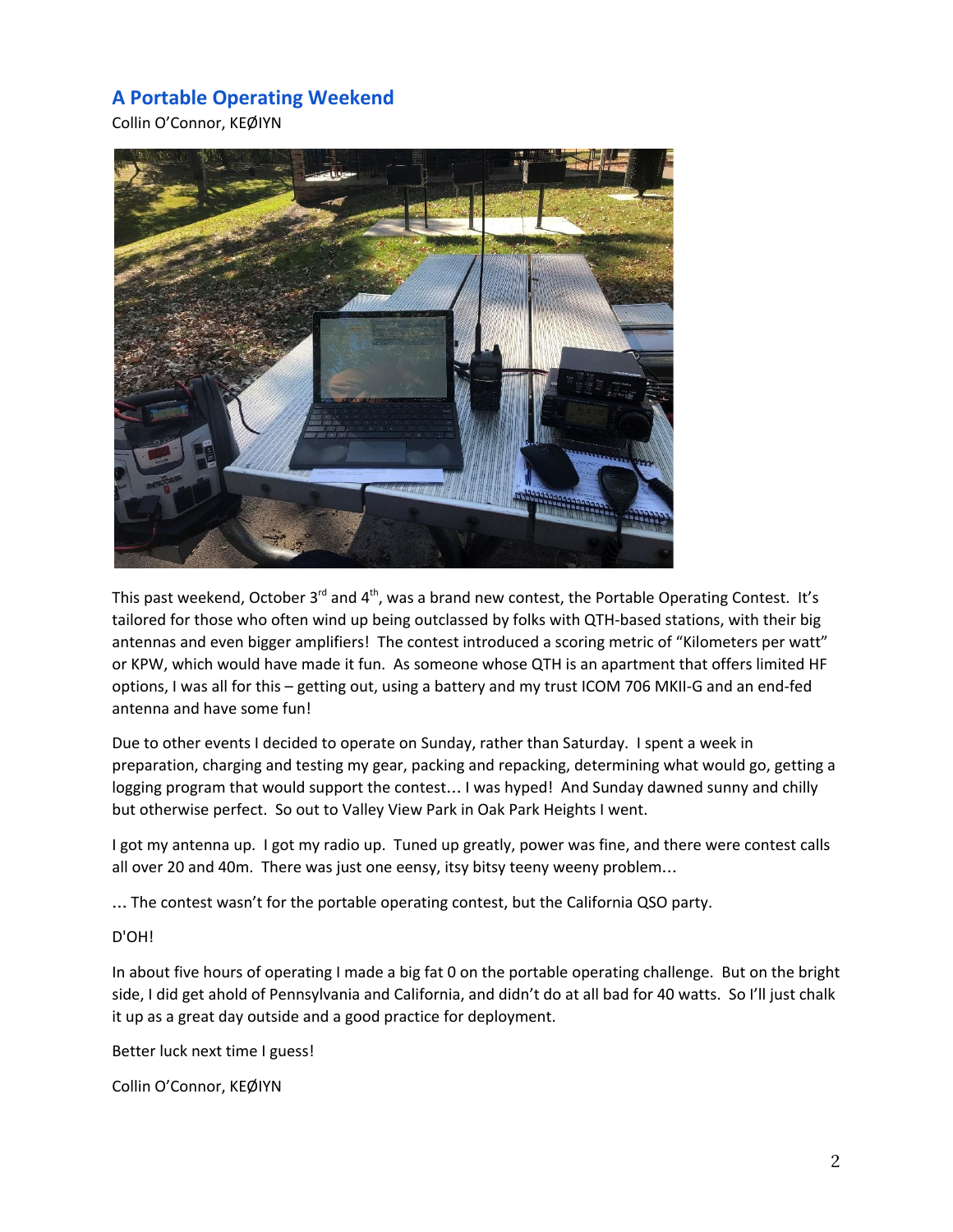### **Bandwidth from the President**

Greetings from my shack, de Joe KCØOIO.

If you are a member of the ARRL and live in Minnesota, North or South Dakota, you should have or will be receiving a ballot for the Dakota Division Director. The ARRL Board of Directors is made up



representatives from the fifteen divisions across the US. The Division Directors and Vice Directors serve 3 year terms, and 5 Directors are elected each year. This year's election cycle includes the Atlantic, Great Lakes, Delta, Midwest and Dakota Divisions, Two candidates are running for the position of Dakota Division Director this cycle. Incumbent Matt Holden, KØBBC is being challenged by Vernon "Bill" Lippert ACØW. Vice Director Lynn Nelson WØND is unopposed. We are familiar with our current Director Matt Holden, KØBBC as he has been a frequent visitor to SARA meetings over the years. "Bill" Lippert ACØW has sent a couple of mailings to ARRL members in the Division regarding his candidacy. I urge you to participate by casting and mailing your ballot. Ballots, accompanied by a photograph and a 300-word statement (if provided) from each candidate, were to be mailed out to League members in the Dakota Division by October 1. If you do not receive your ballot by October 16, contact Carla Pereira, KC1HSX, at cpereira@arrl.org. Completed ballots are due back at ARRL Headquarters no later than noon Eastern Time on Friday, November 20, 2020.

The HF Digital Net has resumed for the season. The 1<sup>st</sup> session Sept 27 had a fair turnout, however, the next session Oct 4<sup>th</sup> saw one check-in besides the net control. I realize this is an earlier start than previous years, as we usually waited until we were later in Fall to begin the net. I hope that the net will see and increase in participation in the coming weeks as your fall projects wrap up and we find ourselves indoors more as the temps cool as we head through the seasons.

SARA's use of the WEBEX virtual meeting platforms has been proving successful. One benefit I'm going to try to leverage is reaching out further for programs and presenters from across the region, country and possibly the world. If you have any suggestions for special guest presenters you believe may be of interest to the members of SARA, please let me know. Possibilities could include Bob Heil, K9EID; Gordon West, WBØNOA; the CQ kit guy Joe Eisenberg, KØNEB (the Cat in the Hat guy at Hamvention); DXpeditioner Glenn Johnson, WØGJ and many others.

The October monthly Saturday meeting will be held virtually using the SARA WEBEX conference room. Meetings will begin at 9:00 AM. I intend to open the WEBEX room around 8:15 AM for "Morning Coffee" social gathering.

The October meeting features a program on choosing your first radio from Mark KEØQQN. We'll be inviting the students of the Technician license class to join us for this timely presentation as they will be testing for their licenses on Saturday Oct 17.

I wish you all well. Stay Safe – Stay Healthy!

73 es CUL de KCØOIO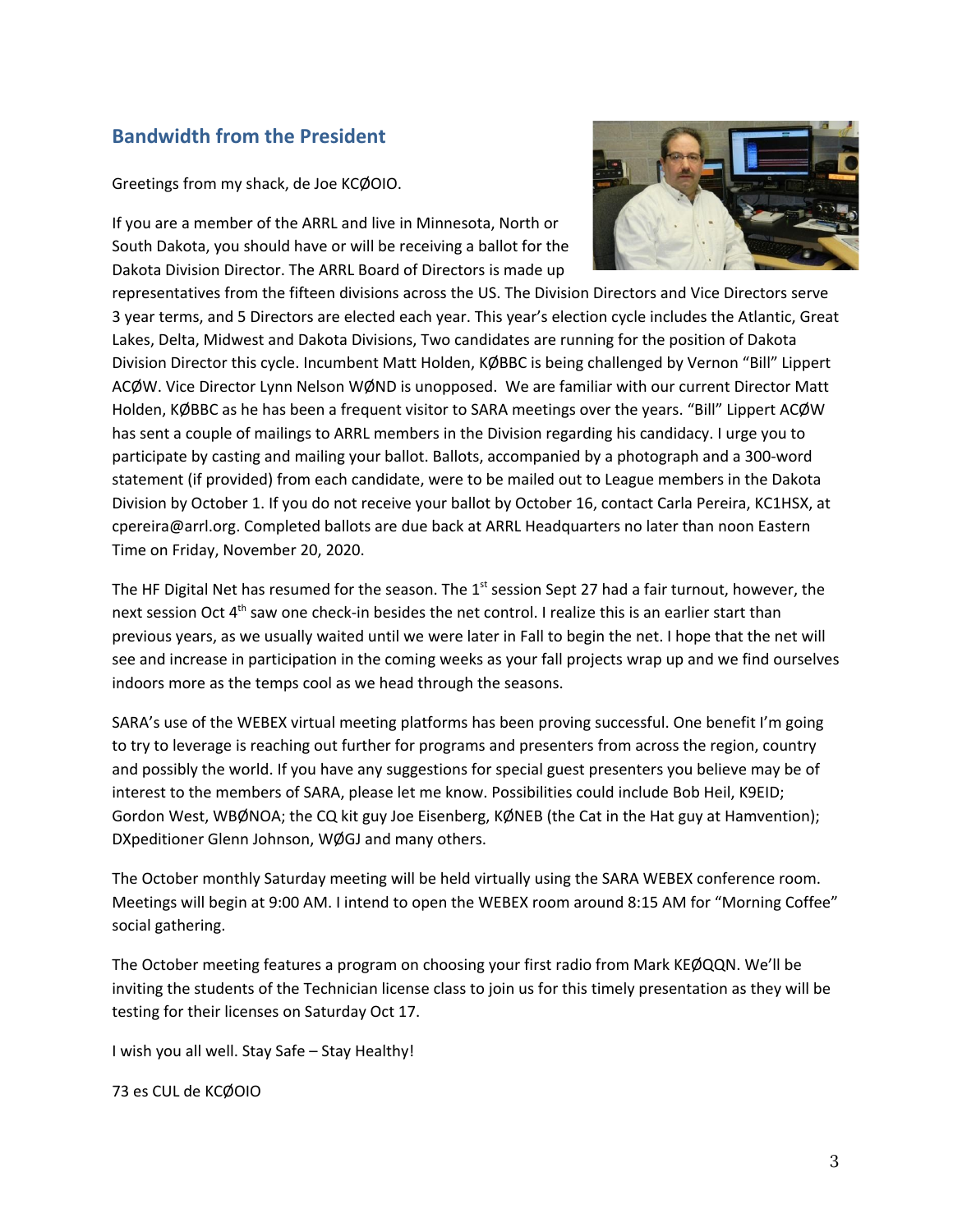### **Remote Base Station Update - Security Manager**

by Patrick Tice, [wa0tda@arrl.net](mailto:wa0tda@arrl.net)



**As we rocket toward winter here in the middle of North America, we are losing daylight rapidly and scrambling to get outdoor chores done before the weather turns cold.**

Antenna work comes to mind, and we have maybe a couple of weeks to get things in order before things get ugly. Now is the time to inspect the part of our stations outside the ham shack - things like feedlines, guy wires, towers, rotor systems, wire antennas, grounding, and anything else that might be difficult to repair when the daily weather report includes windchill temperatures.

The remote base stations w0zsw, w0eqo, and wa0tda are all up and running. Although there are no towers and rotating antennas to maintain, some HF remotes on the Remotehams system do have these features. The RCForb software does support them, as you may have noticed if you have looked around the interface. All of our stations employ simple wire antennas, and there's a good reason for that. It makes maintenance a heck of a lot easier, and station operation a lot more straightforward. The users of the stations may or may not have much HF experience. Keeping the choice of antennas out of the picture cuts down on mistakes! The antenna systems at w0eqo and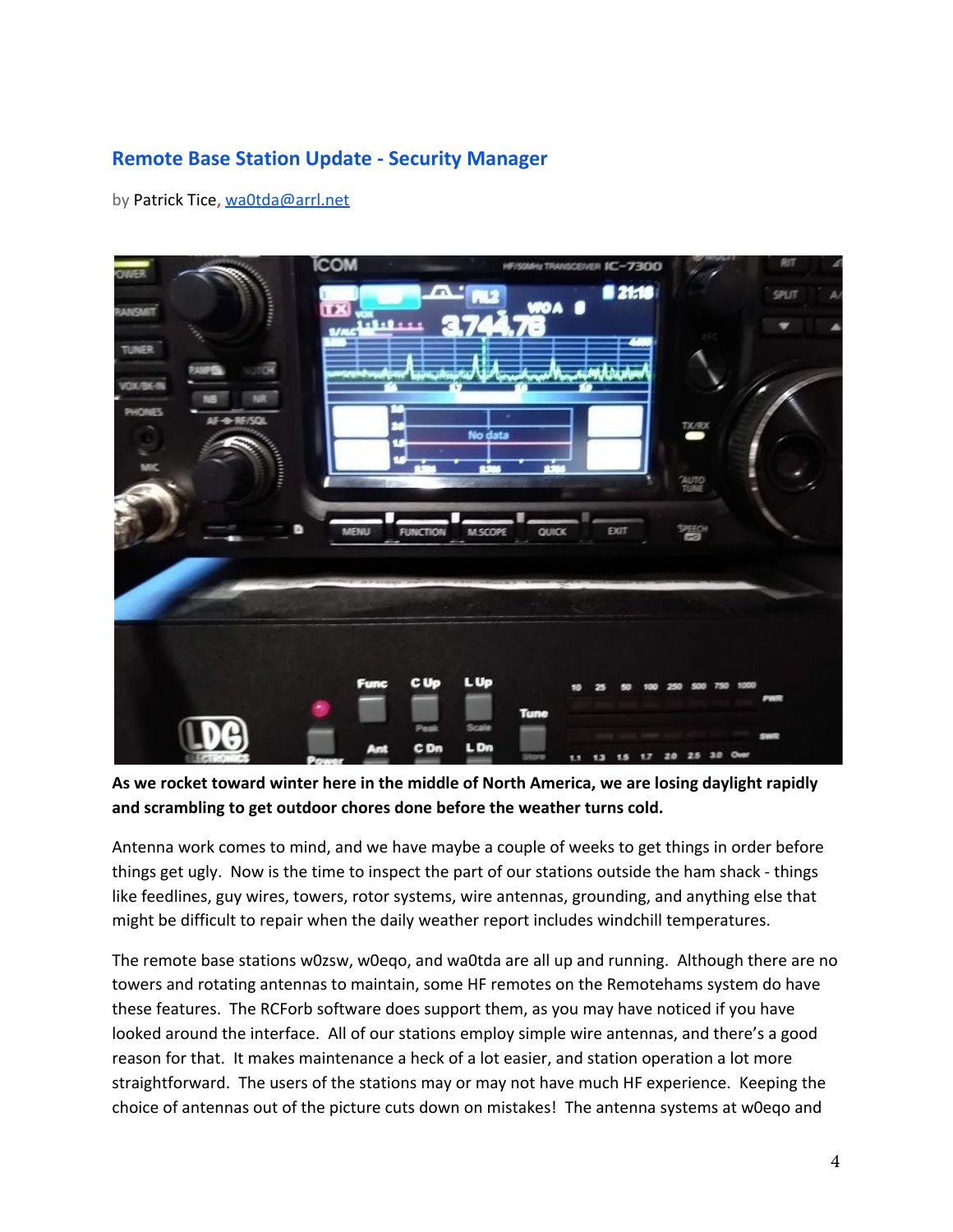wa0tda allow for operation pretty much throughout the 160 through 6 m bands with a few minor exceptions. The OCF (Off-Center-Fed) dipole at w0zsw doesn't tune for transmit on 160 m, but works well on receive for that band.

You may wonder how it is possible to inform all of the users of these stations about what works and what doesn't for any given station. Each station's radio is controlled by a host PC running Windows 10 and the RCForb host software. The RCForb host software includes several ways to message users about the station's capabilities. For example, when a user logs on to a station, a message appears that requires a user response. This can give some basic information to the user before access to the station is allowed.

| <b>RCForb Client</b>              | REMOTE STATIONS | RADIO CONTROL      | <b>CHATS</b> | <b>DX CLUSTER</b>                                                                                                                                     | <b>WWW</b> |                                                  |
|-----------------------------------|-----------------|--------------------|--------------|-------------------------------------------------------------------------------------------------------------------------------------------------------|------------|--------------------------------------------------|
| Ic-7300 W0ZSW Handiham Club of MN |                 |                    |              |                                                                                                                                                       |            |                                                  |
|                                   |                 |                    | L S H        |                                                                                                                                                       |            | 59.<br>the time time and a private time when the |
|                                   |                 |                    |              |                                                                                                                                                       |            |                                                  |
| Menu                              | Test<br>PTT     | Page               |              |                                                                                                                                                       |            |                                                  |
| Band+                             | $B = A$         |                    |              |                                                                                                                                                       |            |                                                  |
| Band-                             | A/B             | Remote information |              |                                                                                                                                                       |            |                                                  |
| <b>Split</b>                      | Voice           |                    |              | Use TUNE to tune the antenna, TXd to transmit. (PTT on mobile app.) DO NOT TRANSMIT<br>UNTIL YOU HAVE TUNED THE ANTENNA AND TUNING PROCESS COMPLETES! |            |                                                  |
| Rem.Mem                           | Local Mem       |                    |              |                                                                                                                                                       |            | OK                                               |
|                                   |                 |                    |              |                                                                                                                                                       |            |                                                  |

In this informational message on station w0zsw, users are informed to use the TXd button to transmit. There is also information about antenna tuning, a critical function that must be completed before transmitting on CW or SSB.

Behind the scenes, the RCForb host software has a "security manager" that allows the station admin to configure a variety of station features, such as which features show up on the user software interface and which frequencies of operation are allowed and disallowed.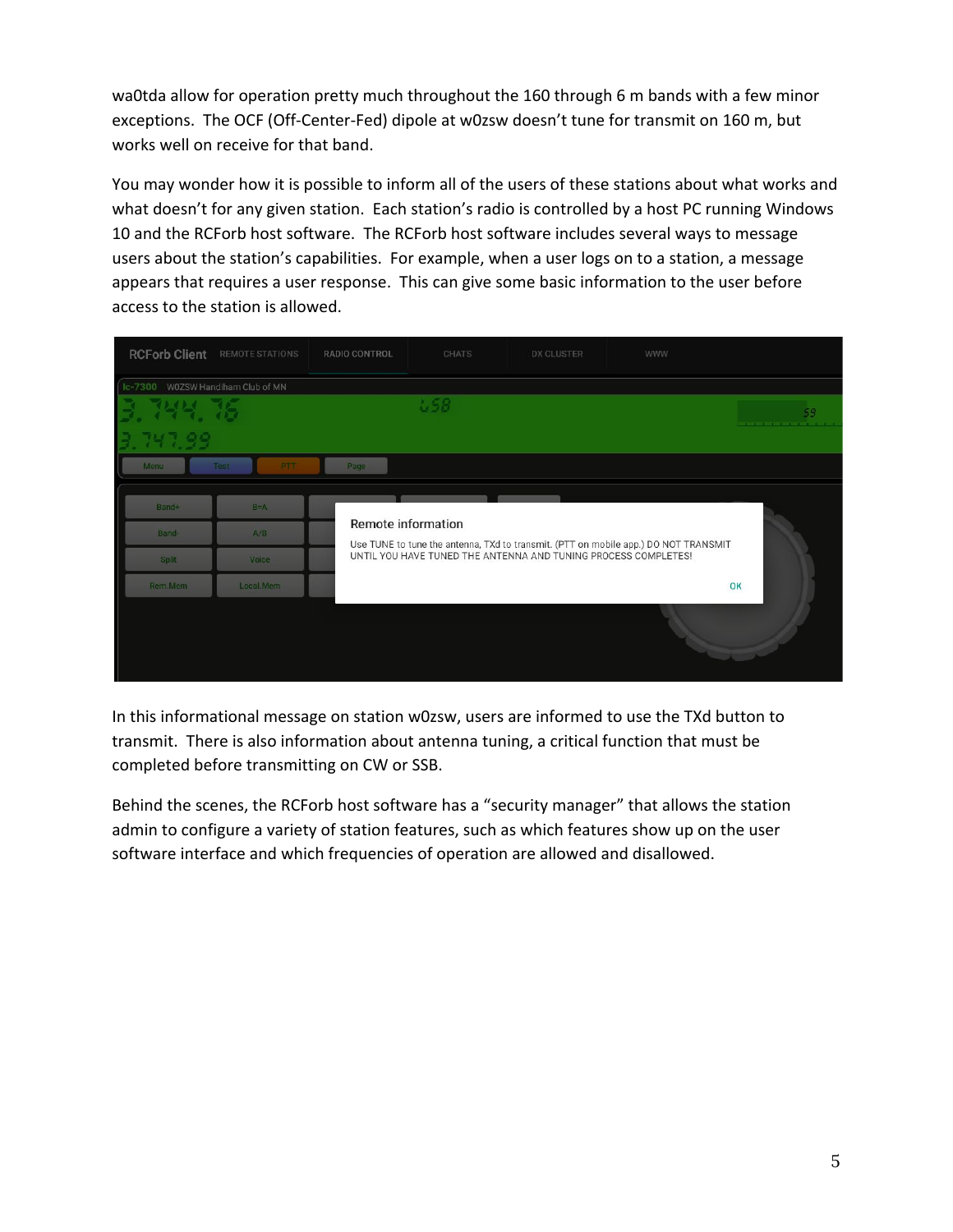| Global Security Manager                                                     |                                                |                                                                 |        |      |      |                         |        |
|-----------------------------------------------------------------------------|------------------------------------------------|-----------------------------------------------------------------|--------|------|------|-------------------------|--------|
| Allowed RX Frequencies                                                      | 1800000-2000000.3500000-4000000.7000   Enabled |                                                                 |        |      |      |                         |        |
| Allowed TX Frequencies                                                      | 3500000-4000000.7000000-7300000.1010 M Enabled |                                                                 |        |      |      |                         |        |
| Blocked Frequencies 26965000-27405000                                       |                                                |                                                                 |        |      |      | $\triangledown$ Enabled | u.     |
| <b>Blocked Features</b>                                                     |                                                |                                                                 |        |      |      | Enabled                 | ш.     |
| Allowed Buttons   TXd, Tune, NB, NR, ANF, MNF, PB CIr, VFO A, VF            |                                                |                                                                 |        |      | None | Get List                | sis i  |
| Allowed Dropdowns   Mode, AGC, Pre Amp, ATT, Tx Mtr, CW Meth                |                                                |                                                                 |        | None |      | Get List                | in i   |
| Allowed Siders   NB Level, NR Level, Notch, PBT Outside, PBT In             |                                                |                                                                 |        |      | None | Get List                | a.     |
| Allowed Messages Faults.CW                                                  |                                                |                                                                 |        |      | None | Get List                | $\sim$ |
| Allowed Statuses                                                            |                                                |                                                                 |        | None |      | Get List                |        |
| Disable Remote on Local Radio Activity Disabled Duration (Seconds) 300      |                                                |                                                                 |        |      |      |                         | ÷      |
| Auto Power Radio Off When No Clients Connected                              |                                                |                                                                 |        |      |      |                         |        |
| Enable User Level Permission for Other Devices (Amp. Rotator, Switch, etc.) |                                                |                                                                 |        |      |      |                         |        |
|                                                                             |                                                | * ADMINS BYPASS ALL SECURITY.<br>only assign yourself as admin. |        |      |      |                         |        |
|                                                                             | <b>Import</b>                                  | Export                                                          | Cancel |      |      | Save                    |        |

As you can see, the CB frequencies are disallowed in this example. Although we allow SWLs to tune the stations, we don't want CBers taking the stations out of the ham bands. Of course no transmit is allowed there in any case, but we prefer that users stick to the ham bands, even for receive. The security manager also allows the admin to include or remove certain functions from the user interface. An example is the "split" button, which can be toggled by inexperienced users and left that way when they log off, causing problems for the next user.

In an ideal world all users would be experts and would never make mistakes, but we know that is never going to be the case. All of us make mistakes, so the software can help us to avoid them - at least the most embarrassing ones! Unwittingly transmitting in split mode can be one of those moments we'd like to forget. Of course split mode could be necessary for DX work or contesting. You can message the station admin to request that it be restored for a period of time.

As the daylight fades, the wire antennas come into their own, offering more opportunities to use the longer wavelength bands. Lightning interference that is common in the summer thunderstorm season fades away and bands like 160 and 80 meters open up to longer path propagation more hours as we approach winter solstice in late December. This is an opportunity to try working more stations on those bands during the cold, dark nights. You may be surprised what can be done with only 100 watts and a wire!

73 - Pat waOtda@arrl.net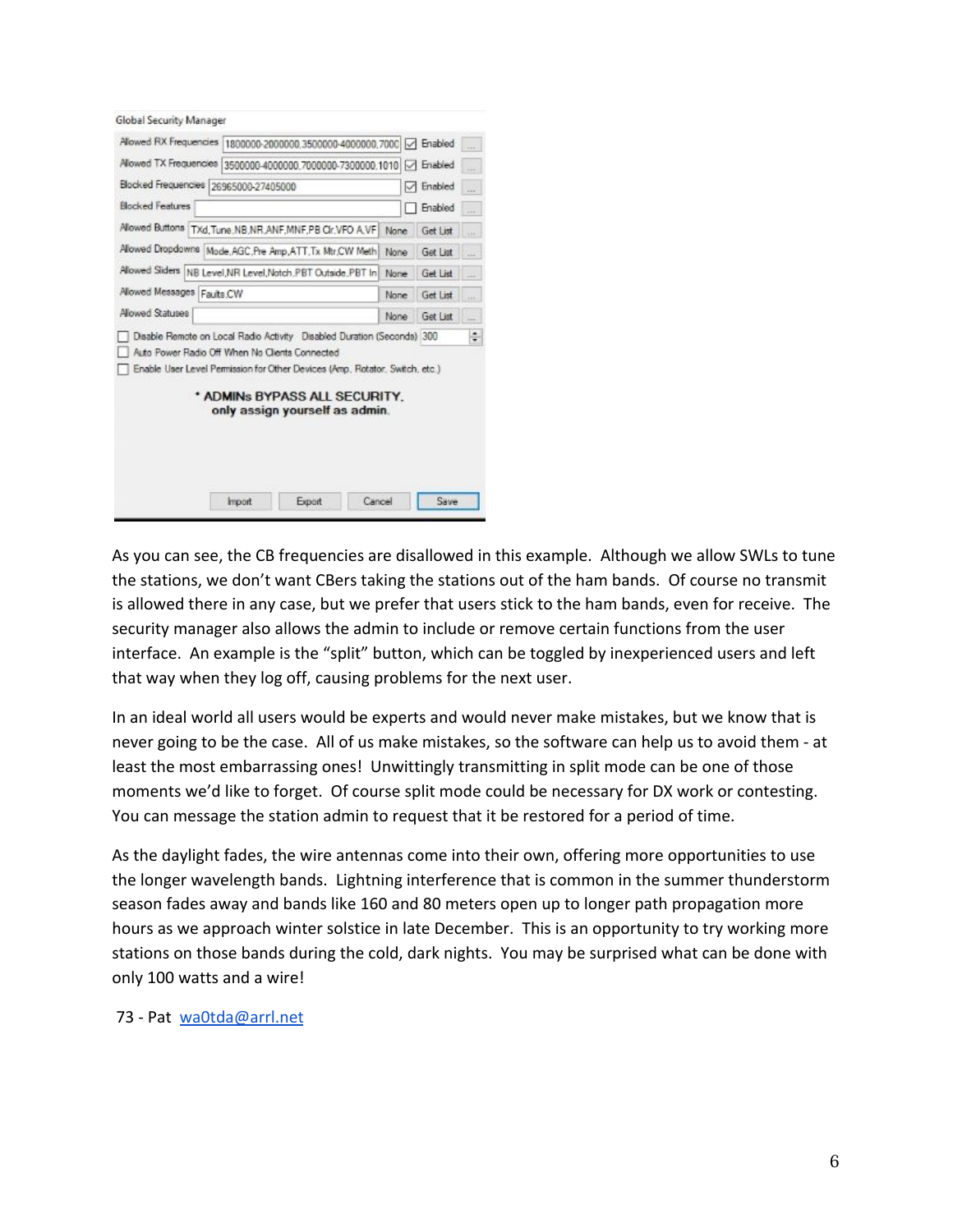# **Membership Dues**

SARA Memberships run on a calendar year from Jan  $1<sup>st</sup>$ to Dec  $31^{st}$  and as of  $10/1/2020$  we have 105 members. I wish to thank the 20 members listed below, who have already submitted membership dues for 2021, and also note that 3 of these members have also paid membership for 2022. The below memberships are good through December 31<sup>st</sup> of the year listed. The membership form can be found on the radioham.org website and can be mailed to either of the two addresses on that form, along with your check made out to SARA. Dues for regular membership is \$20 and associate membership is \$10. We anticipate having an online payment process set up through PayPal in the near future, which will offer the option to eliminate mailing a check and membership form, but will result in a \$1 service fee in addition to the dues. Please send any questions as well as updates to your membership or license status to: [Trustee@radioham.org](mailto:Trustee@radioham.org)

| Dan    | Gabrielson | no call       | 2021 |
|--------|------------|---------------|------|
| Rich   | Smith      | ADØSN         | 2021 |
| Al     | Van Duren  | AEØJT         | 2021 |
| Keith  | Miller     | AGØH          | 2021 |
| Ron    | Jansen     | KB9WTB        | 2022 |
| Ray    | Hoyt       | <b>KDØLPY</b> | 2021 |
| Jim    | Stemwedel  | <b>KIØB</b>   | 2021 |
| Carl   | Lindholm   | <b>KØCFL</b>  | 2021 |
| George | Power      | KØGCP         | 2021 |
| Ray    | Pilgrim    | KØZZT         | 2021 |
| Dick   | Miller     | N9EZC         | 2021 |
| Dave   | Iverson    | N9JNQ         | 2021 |
| Brian  | Edgell     | <b>NØBJE</b>  | 2021 |
| Shel   | Mann       | <b>NØDRX</b>  | 2021 |
| Mary   | Mann       | NØDXH         | 2021 |
| Mike   | Paskeuric  | <b>NØODK</b>  | 2022 |
| Tom    | Voigt      | <b>NØUHR</b>  | 2021 |
| Mike   | Knox       | <b>WAØKKE</b> | 2021 |
| Lyle   | Miller     | <b>WB9OKQ</b> | 2021 |
| John   | Lyon       | <b>W9LHG</b>  | 2022 |



Go to Radioham.org, then ABOUT, then [Membership Application.](http://www.radioham.org/radioham_files/wp-content/uploads/2018/01/MemberAppForm1801_Fillable.pdf) The PDF application has information about where dues payments should be mailed and how checks should be made out. If you are joining us for the first time, fill out the application and return with your dues. If you are simply mailing in a check, this is also a good time to let us know about any changes of address.

Thanks and we hope to hear you on the air and at upcoming meetings!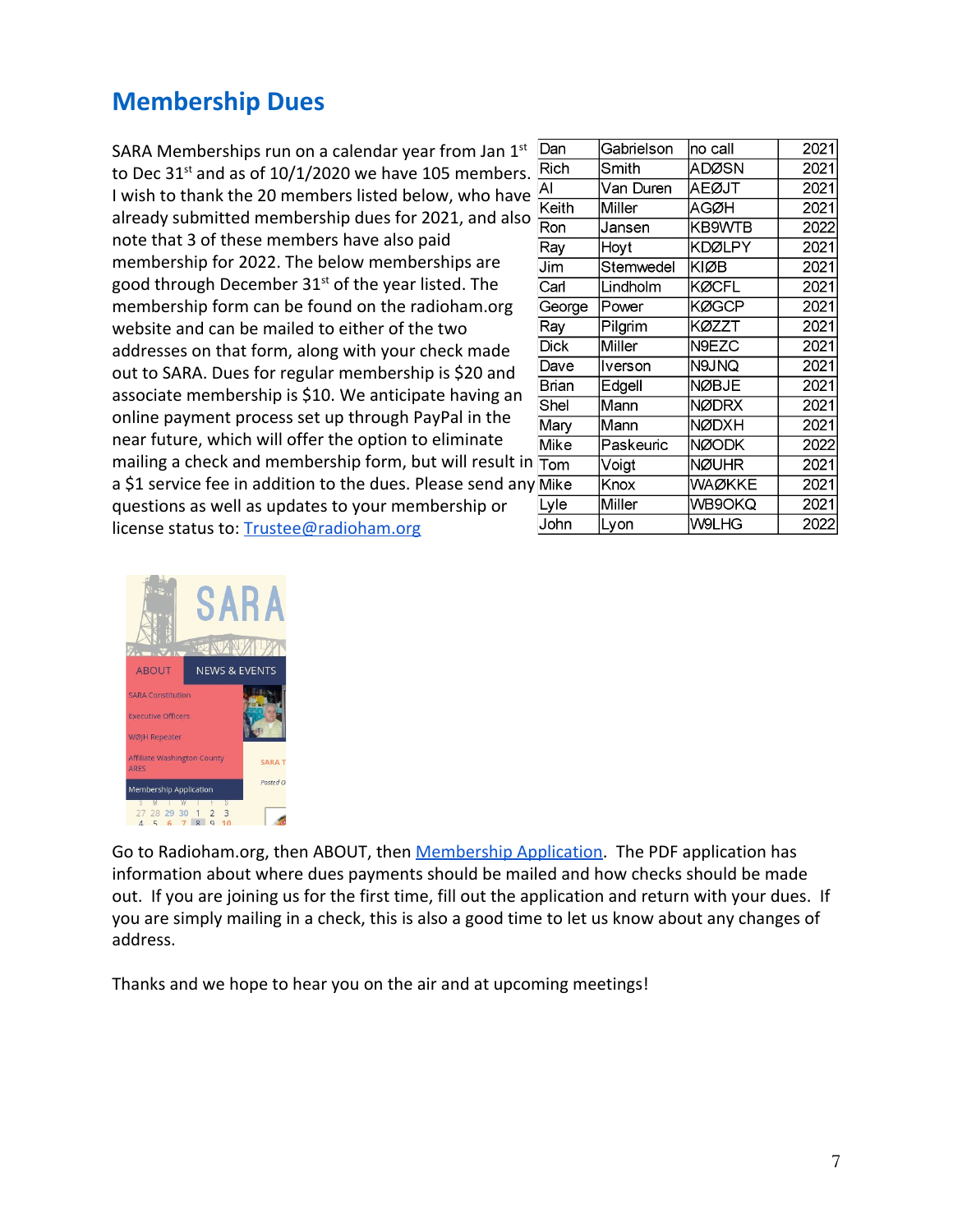### **SARA Special Event Remembering the Edmund Fitzgerald November 6, 7 & 8, 2020**

2020 marks the  $16<sup>th</sup>$  consecutive year, the club is sponsoring and conducting this Special Event. This year, in keeping with COVID-19 social distancing requirements, we will operate from our individual QTHs … not from Split Rock Lighthouse State Park.



Although all SARA members may participate, we strongly suggest only those with Special Event or Field Day operating experience take part. Managing and taking charge of "pile ups" where multiple stations are calling you at the same time, is essential.

(If you aren't sure you can cope with ~10 stations calling you at once, this event may not be for you.)

#### **General**

SARA will be using what we call a "Distributed Operating Stations" (DOS) format for our operation at this event. Each operator will be scheduled to participate from their own QTH. Each Op will have agreed upon time(s) when and where they can operate. Each Op must operate in accordance with their license class and use one of the approved call signs, WØJH (phone) and WØF (CW & Digital). We will have multiple stations simultaneously using the same call sign, as they are operating on different bands.

#### **Organizers\* & Current Potential Operators**

WØOXB\*, WØGAF\*, NØDRX\*, KCØOIO\*, AGØH\*, VE3MXJ\*, AAØU, KEØN, W9LHG, KØGW, KEØIYN, KEØQQN, NØBJE, KØHAS, KØAIF, KØVOB, NØBM, W8VS, NØMR, NØODK, KAØOBI, N5JLZ, KDØHRM, KØSON

#### **When, Where & What**

- Days: Nov. 6, 7, 8 (Friday Sunday)
- Times: 0900 1759 local; 1500 2359 UTC (some variations depending on mode & band)
- Bands/Frequencies: Anywhere (Published: 80m (3.860), 40m (7.260), 20m (14.260), 15m 21.360))
- Modes: SSB, CW & Digital

#### **Operator Scheduling**

**Members who have not already indicated a desire to operate will still have an opportunity. Online sign-up will be available after October 12.**

**A SARA Broadcast will be sent to all current club members on Oct. 12** … **it will contain complete instructions, including a link for online sign-up.**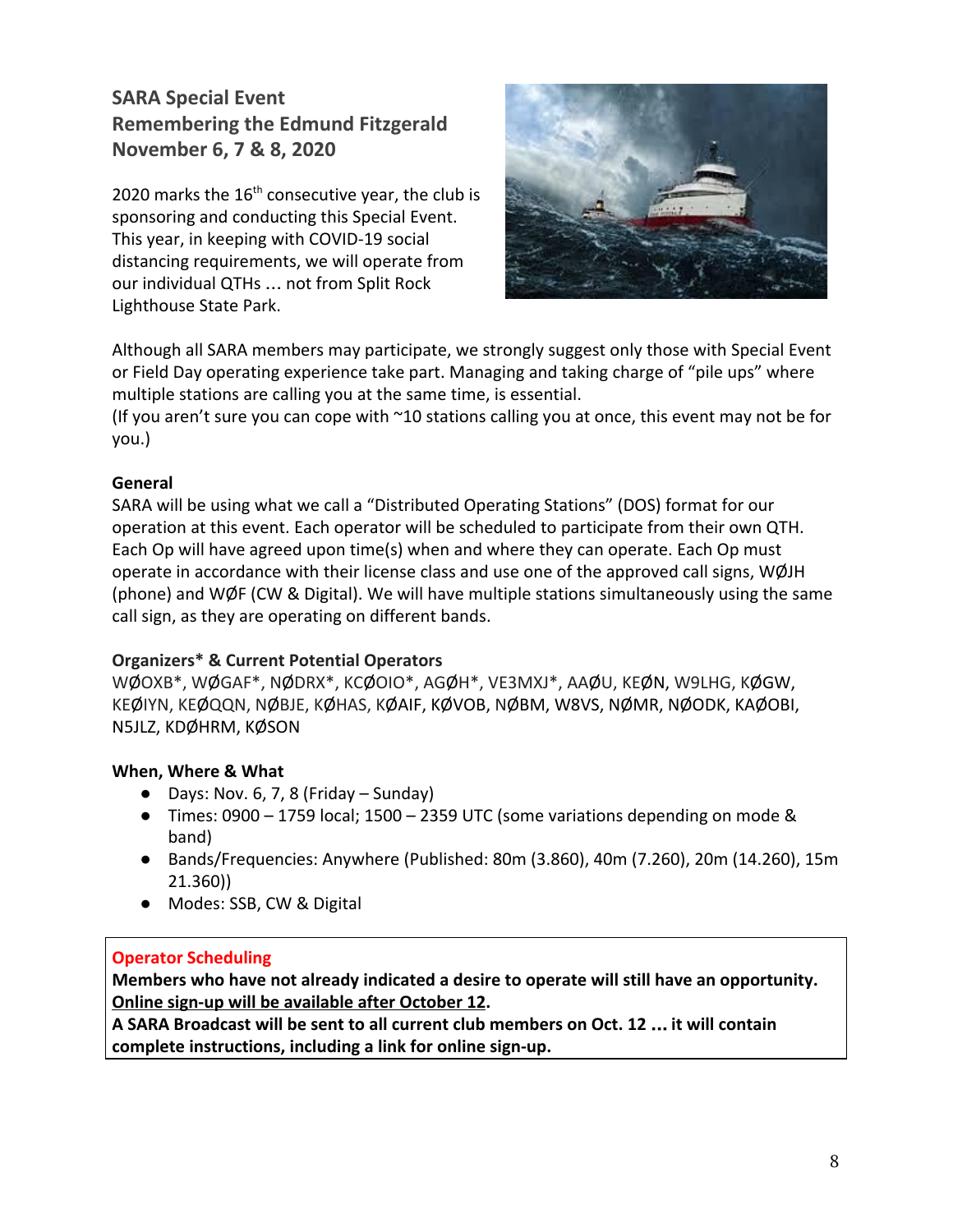### **Upcoming events**

- What? Wait! You haven't paid your 2021 SARA dues yet? Get out the checkbook right now and get it done.
- October Meeting: Saturday, October 10 Virtual meeting via Webex.
- Split Rock Lighthouse "Remembering the Edmund Fitzgerald" special event station - Operating from home QTHs: November 6, 7, 8.
- November Meeting: Saturday, November 14.
- December Meeting: Saturday, December 12.



### **READ MORE ON OUR [WEBSITE](http://www.radioham.org/)**

### **A Note from the Editors**

This edition of the 2020 -2021 Signals season is produced on a new platform, Google Docs. It replaces Microsoft Publisher, which has served us well for many years, because it has new features that make editing easier and more universally accessible. We can now accept your article submissions as .docx (Word-compatible) files complete with embedded graphs and photos, something that was a real headache in the old system. Anyone can use their word processing software to create a compatible doc file for submission.

### *Formats for submission of articles*

- Microsoft Word or compatible formats, with file extensions .doc, .docx, etc. Embedded pictures and graphics are okay (and preferred) in this format.
- Text files, either plain text or rich text; .txt, .rtf, etc.

#### *How to submit articles*

It's easy to just create your document and send it to  $w$ a0tda@gmail.com as an attachment if you like. If you have been using Dropbox to submit in the past, you may continue to do so.